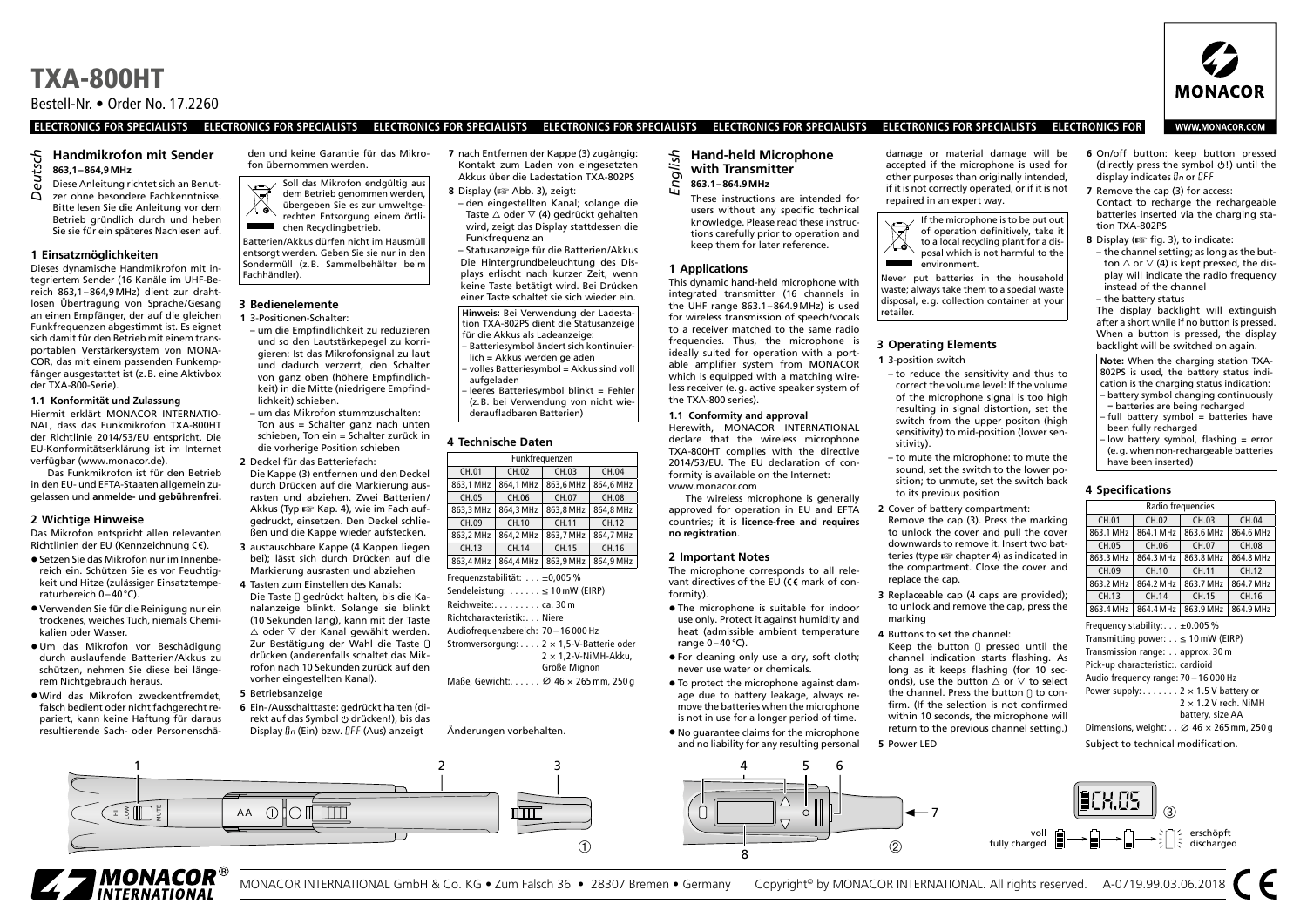Réf. num. • Codice 17.2260

#### **ELECTRONICS FOR SPECIALISTS ELECTRONICS FOR SPECIALISTS ELECTRONICS FOR SPECIALISTS ELECTRONICS FOR SPECIALISTS ELECTRONICS FOR SPECIALISTS ELECTRONICS FOR SPECIALISTS ELECTRONICS FOR**

## **Microphone main avec émetteur**

## **863,1–864,9MHz** *Français*

Cette notice s'adresse aux utilisateurs sans connaissances techniques spécifiques. Veuillez lire la notice avec attention avant le fonctionnement et conservez-la pour pouvoir vous y reporter ultérieurement.

#### **1 Possibilités d'utilisation**

Ce microphone main dynamique avec émetteur intégré (16 canaux dans la plage UHF 863,1–864,9MHz) sert à la transmission sans fil de discours et chant vers un récepteur réglé sur les mêmes fréquences radio. Il est ainsi idéal pour fonctionner avec un système amplifié portable de MONACOR doté d'un récepteur sans fil correspondant (p.ex. enceinte active de la série TXA-800).

#### **1.1 Conformité et déclaration**

Par la présente, MONACOR INTERNATIO-NAL déclare que le microphone sans fil TXA-800HT se trouve en conformité avec la directive 2014/53/UE. La déclaration de conformité UE est disponible sur Internet : www.monacor.com

Le micro sans fil est autorisé pour un fonctionnement dans les pays de l'Union européenne et de l'A.E.L.E. **sans déclaration ni taxe.**

#### **2 Conseils importants**

Le microphone répond à toutes les directives nécessaires de l'Union européenne (symbole  $(\epsilon)$ ).

- Le microphone n'est conçu que pour une utilisation en intérieur. Protégez-le de l'humidité et de la chaleur (plage de température de fonctionnement autori $s$ ée  $\cdot$  0–40 $^{\circ}$ C).
- Pour le nettoyer, utilisez uniquement un chiffon sec et doux, en aucun cas de produit chimique ou d'eau.
- En cas de non utilisation prolongée, retirez les batteries /accus. Ainsi le microphone peut être protégé si les batteries/ accus venaient à couler.
- Nous déclinons toute responsabilité en cas de dommages matériels ou corpo-

rels si le microphone est utilisé dans un but autre que celui pour lequel il a été conçu, s'il n'est pas correctement utilisé ou s'il n'est pas réparé par un technicien habilité : en outre, la garantie deviendrait caduque.

Lorsque le microphone est définitivement retiré du service, vous devez le déposer dans une usine ⋌⋋ de recyclage de proximité pour contribuer à son élimination non polluante.

Ne jetez pas les batteries /accus dans la poubelle domestique, déposez-les dans une poubelle adaptée (p.ex. dans un container de récupération chez votre revendeur).

#### **3 Eléments de commande**

**1** Interrupteur 3 positions

- pour diminuer la sensibilité et ainsi corriger le niveau de volume : si le signal micro est trop fort et donc distordu, mettez l'interrupteur de la position la plus haute (sensibilité élevée) vers la position du milieu (sensibilité faible). – pour couper le son du micro : son coupé = poussez l'interrupteur vers la posi-
- tion du bas, son activé = remettez l'interrupteur sur la position précédente

**2** Couvercle pour le compartiment batterie : Retirez le capuchon (3) et désenclenchez le couvercle en appuyant sur le repère et retirez le couvercle. Insérez deux batteries/accus (type ☞ chapitre 4) comme indiqué dans le compartiment, puis refermez le couvercle et replacez le capuchon.

- **3** Capuchon remplaçable (4 capuchons livrés) ; appuyez sur le repère pour le désenclencher et le retirer
- **4** Touches pour régler le canal : Maintenez la touche <sup>D</sup>enfoncée jusqu'à ce que l'affichage de canal clignote. Tant qu'il clignote (10 secondes environ), vous pouvez sélectionner le canal avec la touche △ ou ▽. Pour confirmer le choix, appuyez sur la touche  $\Box$  (sinon après 10 secondes, le microphone revient sur le canal précédemment réglé). **5** Témoin de fonctionnement
- **6** Touche marche /arrêt : maintenez-la en-

 $AA$   $\oplus$   $\blacksquare$ 

foncée (appuyez directement sur le

symbole  $\cup$  !) jusqu'à ce que l'affichage  $indique$   $\theta_n$  (marche) ou  $\theta$ FF (arrêt).

- **7** Une fois le capuchon (3) retiré, le contact pour charger les accus insérés via la station de charge TXA-802PS est accessible
- **8** Affichage (☞ schéma 3), indique :
- le canal réglé ; tant que la touche  $\triangle$ ou ▽ (4) est maintenue enfoncée, l'affichage indique la fréquence radio à la place du canal
- affichage d'état pour les batteries/accumulateurs

Le rétroéclairage de l'affichage s'éteint peu de temps après si aucune touche n'est activée. En appuyant sur une touche, il se rallume.

**Note :** Si vous utilisez la station de charge TXA-802PS, l'affichage d'état sert de l'affichage de charge pour les accus : – le symbole batterie se modifie tout le temps : les accus sont en charge – symbole batterie plein : les accus sont entièrement chargés symbole batterie vide clignote : erreur

(p.ex. si vous utilisez des batteries non rechargeables)

#### **4 Caractéristiques techniques**

| Fréquences radio |           |           |           |  |
|------------------|-----------|-----------|-----------|--|
| CH.01            | CH.02     | CH.03     | CH.04     |  |
| 863.1 MHz        | 864.1 MHz | 863.6 MHz | 864.6 MHz |  |
| CH.05            | CH.06     | CH.07     | CH.08     |  |
| 863.3 MHz        | 864.3 MHz | 863.8 MHz | 864.8 MHz |  |
| CH.09            | CH.10     | CH.11     | CH.12     |  |
| 863.2 MHz        | 864.2 MHz | 863.7 MHz | 864.7 MHz |  |
| CH.13            | CH.14     | CH.15     | CH.16     |  |
| 863.4 MHz        | 864.4 MHz | 863.9 MHz | 864.9 MHz |  |

Stabilité de fréquences : ± 0,005 % Puissance d'émission : . ≤ 10 mW (EIRP) Portée : . . . . . . . . . . . . . 30 m environ Directivité :......... cardioïde Bande passante audio : . 70 – 16 000 Hz Alimentation :........ 2 x batterie 1,5 V ou 2 × accumulateur NiMH 1,2 V, type R6 Dimensions, poids : . . . .  $\varnothing$  46  $\times$  265 mm, 250 g

#### Tout droit de modification réservé.

rim

1 2 3 4 5 6

## **Microfono a mano con trasmettitore** *Italiano*

**863,1–864,9MHz**

**1 Possibilità d'impiego**

della serie TXA-800).

www.monacor.com

**2 Avvertenze importanti**

rilevanti dell'UE (sigla CE).

ammessa fra 0 e 40°C).

**mento di tasse.**

prolungato.

**1.1 Conformità e omologazione** Con la presenta, la MONACOR INTER-NATIONAL dichiara che il radiomicrofono TXA-800HT è conforme alla direttiva 2014/53/UE. La dichiarazione di conformità UE é disponibile in Internet:

Il radiomicrofono è omologato per l'impiego negli stati dell'UE e dell'EFTA, **non richiede né registrazione né paga-**

Il microfono è conforme a tutte le direttive

• Il microfono è adatto solo per l'uso all'interno di locali. Proteggerlo da umidità e dal calore (temperatura d'impiego

• Per la pulizia usare solo un panno morbido, asciutto; non impiegare in nessun caso prodotti chimici o acqua. • Per proteggere il microfono dal danneggiamento per batterie che perdono, conviene toglierle in caso di non uso

• Nel caso d'uso improprio, d'impiego scorretto o di riparazione non a regola d'arte del microfono, non si assume nessuna

 $\Omega$ 

fiche. Vi preghiamo di leggerle attentamente prima della messa in funzione e di conservarle per un uso futuro.

Questo microfono dinamico a mano con trasmettitore integrato (16 canali nel settore UHF 863,1–864,9MHz) serve per la trasmissione wireless di lingua parlata/ canto ad un ricevitore sintonizzato sulle stesse frequenze radio. Pertanto, il trasmettitore è adatto per l'impiego con un sistema trasportabile d'amplificazione di MONACOR, equipaggiato con un ricevitore radio adatto (p.es. una cassa attiva

Queste istruzioni sono rivolte all'utente senza conoscenze tecniche speci-

responsabilità per eventuali danni consequenziali a persone o a cose e non si assume nessuna garanzia per il microfono.



Non gettare le batterie, ricaricabili o non, nelle immondizie di casa bensì negli appositi contenitori (p.es. presso il vostro rivenditore).

#### **3 Elementi di comando**

- **1** Interruttore a 3 posizioni
- per ridurre la sensibilità e quindi per correggere il livello del volume: Se il segnale del microfono è troppo forte e quindi distorto, spostare l'interruttore dalla posizione in alto (sensibilità maggiore) nel centro (sensibilità più bassa).
- per mettere in muto il microfono: audio disattivato = spostare l'interruttore completamente in basso, audio attivato = spostare l'interruttore nella posizione precedente
- **2** Coperchio del vano batterie: Togliere la copertura (3) e sbloccare il coperchio con una pressione sulla parte contrassegnata e sfilarlo. Inserire due batterie (tipo ☞ Cap. 4), come stampato nel vano batterie. Chiudere il coperchio e rimettere la copertura.
- **3** Copertura intercambiabile (4 coperture sono in dotazione); si possono sbloccare e sfilare con una pressione sulla parte contrassegnata
- **4** Tasti per impostare il canale: Tener premuto il tasto [] finché l'indicazione del canale sta lampeggiando. Mentre lampeggia (per 10 sec.), con il tasto △ o ▽ si può scegliere il canale. Per confermare la scelta premere il tasto (altrimenti, dopo 10 secondi il trasmettitore ritorna al canale impostato precedentemente).
- **5** Spia di funzionamento

7

**6** Tasto on/off: tener premuto (pressione diretta sul simbolo (1), finché il display indica  $\ln$  (acceso) opp. IFF (spento).

**7** Accessibile dopo aver tolto la copertura (3): contatto per ricaricare le batterie inserite tramite la stazione di ricarica TXA-802PS

- **8** Display (☞ Fig. 3), indica:
- il canale impostato; mentre si tiene premuto il tasto  $\wedge$  o  $\nabla$  (4), il display indica invece la radiofrequenza

– indicazione dello stato delle batterie La retroilluminazione del display si spegne dopo poco tempo se non viene azionato nessun tasto. Premendo un tasto, si accende nuovamente.

- **N.B.:** Durante l'impiego della stazione di ricarica TXA-802PS, l'indicazione di stato  $\mid$  per le batterie serve come indicazione per lo stato di carica: – simbolo della batteria cambia conti-
- nuamente = le batterie si ricaricano – simbolo pieno della batteria = batterie ricaricate completamente
- simbolo vuoto della batteria, lampeggiante = errore (p.es. se sono inserite delle batterie non ricaricabili)

#### **4 Dati tecnici**

| Radiofrequenze                                            |           |           |           |  |  |
|-----------------------------------------------------------|-----------|-----------|-----------|--|--|
| CH.01                                                     | CH.02     |           | CH.04     |  |  |
| 863,1 MHz                                                 | 864.1 MHz | 863.6 MHz | 864.6 MHz |  |  |
| CH.05                                                     | CH.06     | CH.07     | CH.08     |  |  |
| 863.3 MHz                                                 | 864,3 MHz | 863.8 MHz | 864.8 MHz |  |  |
| CH.09                                                     | CH.10     | CH.11     | CH.12     |  |  |
| 863.2 MHz                                                 | 864.2 MHz | 863,7 MHz | 864.7 MHz |  |  |
| CH.13                                                     | CH.14     | CH.15     | CH.16     |  |  |
| 863.4 MHz                                                 | 864.4 MHz | 863.9 MHz | 864.9 MHz |  |  |
| Stabilità di frequenza: . ±0,005 %                        |           |           |           |  |  |
| Potenza di trasmissione: ≤ 10 mW (EIRP)                   |           |           |           |  |  |
| Portata: ca. 30 m                                         |           |           |           |  |  |
| Caratteristica                                            |           |           |           |  |  |
| direzionale: cardioide                                    |           |           |           |  |  |
| Campo di freguenze                                        |           |           |           |  |  |
| audio: 70-16 000 Hz                                       |           |           |           |  |  |
| Alimentazione: 2 batterie 1,5 V opp.                      |           |           |           |  |  |
| 2 batterie ricaricabili                                   |           |           |           |  |  |
| NiMH 1,2 V, tipo stilo                                    |           |           |           |  |  |
| Dimensioni, peso: $\varnothing$ 46 $\times$ 265 mm, 250 g |           |           |           |  |  |
|                                                           |           |           |           |  |  |

Con riserva di modifiche tecniche.





= §@D

MONACOR INTERNATIONAL GmbH & Co. KG • Zum Falsch 36 • 28307 Bremen • Germany Copyright® by MONACOR INTERNATIONAL. All rights reserved. A-0719.99.03.06.2018

➀ <sup>8</sup> ➁



**WWW.MONACOR.COM** 

**MONACOR**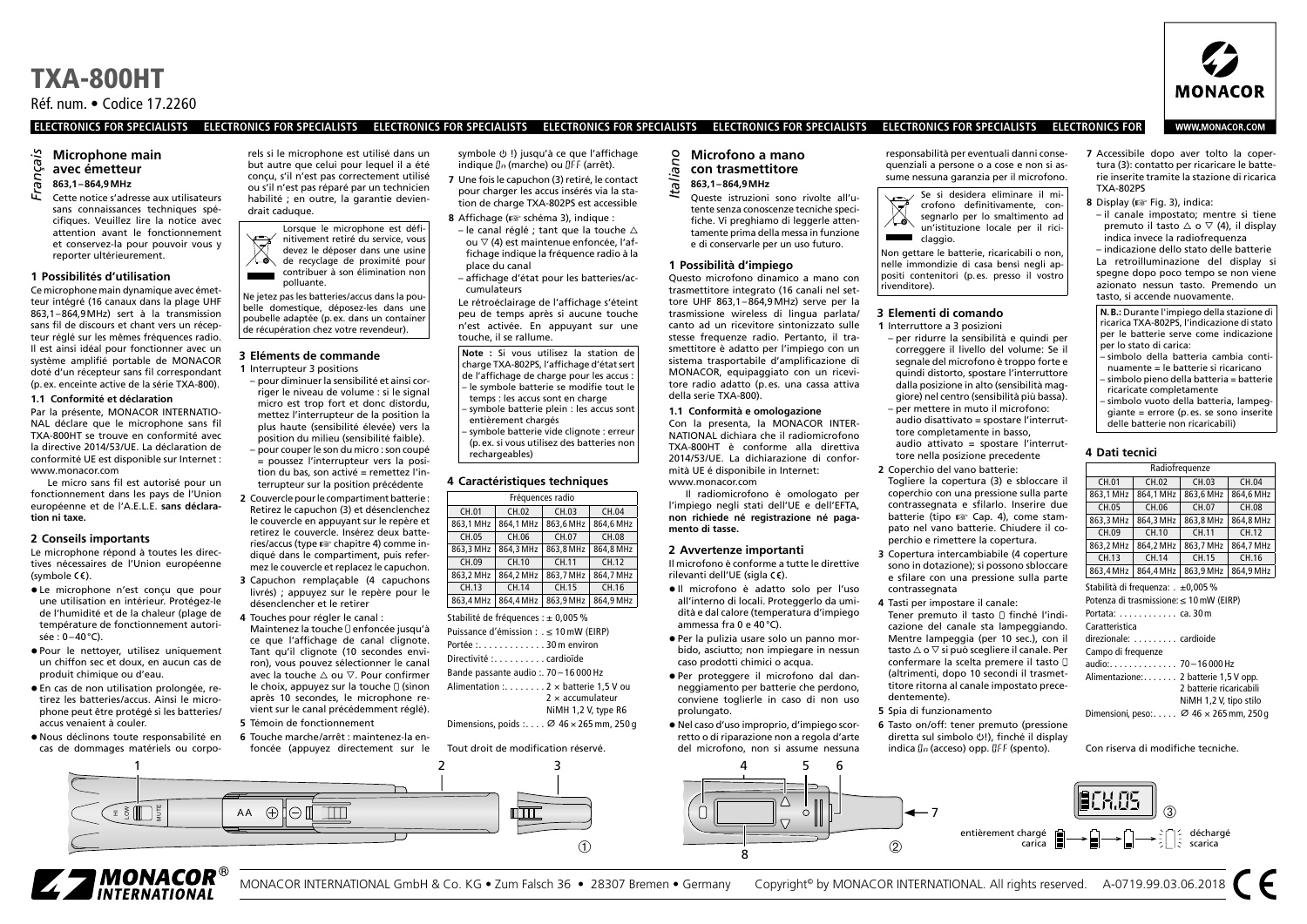Bestelnummer • Ref. núm. 17.2260

#### **ELECTRONICS FOR SPECIALISTS ELECTRONICS FOR SPECIALISTS ELECTRONICS FOR SPECIALISTS ELECTRONICS FOR SPECIALISTS ELECTRONICS FOR SPECIALISTS ELECTRONICS FOR SPECIALISTS ELECTRONICS FOR**

## **Handmicrofoon met zender**

## **863,1–864,9MHz**

- Nederlands *Nederlands* Deze handleiding is bedoeld voor de gebruiker zonder bijzondere vak-
- kennis. Lees de handleiding grondig door, alvorens het apparaat in gebruik te nemen, en bewaar ze voor latere raadpleging.

#### **1 Toepassingen**

Deze dynamische handmicrofoon met ingebouwde zender (16 kanalen in het UHFbereik 863,1–864,9MHz) dient voor de draadloze overdracht van spraak/zang naar een ontvanger die op dezelfde radiofrequenties is afgestemd. Hij is zodoende geschikt voor gebruik met een transporteerbaar versterkersysteem van MONACOR, dat met een bijpassende radio-ontvanger, bv. een actieve luidspreker uit de TXA-800 serie, is uitgerust.

#### **1.1 Conformiteit en goedkeuring** Hiermee verklaart MONACOR INTERNA-TIONAL dat de radiomicrofoon TXA-800HT in overeenstemming is met de richtlijn

2014 /53/EU. De EU-conformiteitsverklaring is beschikbaar op het internet: www.monacor.com

Het gebruik van de radiomicrofoon is algemeen toegelaten in de lidstaten van de EU en de EFTA, en is **vrij van registratie en van taksen**.

#### **2 Belangrijke gebruiksvoorschriften** De microfoon is in overeenstemming met

de relevante Europese richtlijnen (CE-kenmerk).

- De microfoon is enkel geschikt voor gebruik binnenshuis. Vermijd uitzonderlijk warme plaatsen en plaatsen met een hoge vochtigheid (toegestaan omgevingstemperatuurbereik: 0–40°C).
- Verwijder het stof met een droge, zachte doek. Gebruik zeker geen chemicaliën of water.
- Om de microfoon te beschermen tegen schade door uitlopende batterijen/accu's, neemt u ze uit het vak als u de microfoon lange tijd niet gebruikt.

• In geval van ongeoorloofd of verkeerd gebruik, verkeerde bediening of van herstelling door een niet-gekwalificeerd persoon vervalt de garantie en de aansprakelijkheid voor hieruit resulterende materiële of lichamelijke schade.

> Wanneer de microfoon definitief uit bedrijf genomen wordt, bezorg hem dan voor milieuvriendelijke verwerking aan een plaatselijk recyclagebedrijf.

Lege batterijen/accu's mogen niet via het huisvuil worden verwijderd. Verwijder ze uitsluitend als KGA (bv. de inzamelbox in de detailhandel).

### **3 Bedieningselementen**

**1** 3-standenschakelaar

- om de gevoeligheid te verlagen en zodoende het volumeniveau te corrigeren: Als het microfoonsignaal te luid en daarom vervormd is, schuift u de schakelaar van helemaal bovenaan (hogere gevoeligheid) naar het midden (lagere gevoeligheid).
- om de microfoon te dempen: Geluid uit = schakelaar volledig naar onderen schuiven, geluid aan = schakelaar terug in de vorige stand schuiven
- **2** Deksel voor het batterijvak: Verwijder de kap (3) en druk op de markering om het deksel los te maken en eraf te nemen. Plaats twee batterijen/ accu's (type ☞ hoofdstuk 4) zoals aangegeven in het vak. Sluit het deksel en breng de kap weer aan.
- **3** Vervangbare kap (4 kappen in de levering); kan door op de markering te drukken, worden losgemaakt en afgenomen
- **4** Toetsen om het kanaal in te stellen: Houd de toets [] ingedrukt tot de kanaalaanduiding knippert. Zolang deze knippert (10 seconden lang), kan het kanaal met de toets  $\triangle$  of  $\overline{\vee}$  worden geselecteerd. Om de selectie te bevestigen, drukt u op de toets [] (anders schakelt de microfoon na 10 seconden terug naar het vroeger ingestelde kanaal). **5** Bedrijfsled
- **6** In-/uitschakeltoets: ingedrukt houden (direct op het symbool  $\circlearrowleft$  drukken!) tot op het display de melding (Aan) of  $IIF$  (Uit) wordt weergegeven.
- **7** Na wegnemen van de kap (3) bereikbaar: contact om de aangebrachte accu's via het laadstation TXA-802PS op te laden
- **8** Op het display (☞ fig. 3) verschijnt: – het ingestelde kanaal; zolang de toets  $\wedge$  of  $\overline{\vee}$  (4) ingedrukt blijft, geeft het display in de plaats hiervan de frequentie weer
- statusweergave voor de batterijen/ accu's

De achtergrondverlichting van de display gaat even later uit, als er niet op een toets wordt gedrukt. Ze schakelt opnieuw in bij het indrukken van een toets.

- **Aanwijzing:** Bij gebruik van het laadstation TXA-802PS dient de statusweergave van de accu's als laadindicatie:
- batterijpictogram wijzigt permanent = accu's worden geladen – vol batterijpictogram = accu's zijn vol-
- ledig geladen – leeg batterijpictogram knippert = sto-

ring (bv. bij gebruik van niet-herlaadbare batterijen)

#### **4 Technische gegevens**

| Radiofrequenties                |           |           |           |
|---------------------------------|-----------|-----------|-----------|
| CH.01                           | CH.02     | CH.03     | CH.04     |
| 863.1 MHz                       | 864.1 MHz | 863.6 MHz | 864.6 MHz |
| CH.05                           | CH.06     | CH.07     | CH.08     |
| 863.3 MHz                       | 864.3 MHz | 863.8 MHz | 864.8 MHz |
| CH.09                           | CH.10     | CH.11     | CH.12     |
| 863.2 MHz                       | 864.2 MHz | 863.7 MHz | 864.7 MHz |
| CH.13                           | CH.14     | CH.15     | CH.16     |
| 863.4 MHz                       | 864.4 MHz | 863.9 MHz | 864,9 MHz |
| Frequentiestabiliteit: ±0,005 % |           |           |           |
| (40.11/100)                     |           |           |           |

Zendvermogen: . . . . . . . ≤ 10 mW (EIRP) Reikwijdte: . . . . . . . . . . ca. 30 m Richtingskarakteristiek: . niervormig Audiofrequentiebereik: . 70 – 16 000 Hz Voedingsspanning: . . . . 2 × batterij 1,5 V of  $2 \times$  NiMH-accu 1.2 V.

type mignon Afmetingen, gewicht: . . ⌀ 46 × 265 mm, 250 g

Wijzigingen voorbehouden.



- **Micrófono de Mano con Emisor** *Español*
	- **863,1–864,9MHz**
	- Estas instrucciones van dirigidas a
	- usuarios sin ningún conocimiento técnico específico. Lea atentamente estas instrucciones antes de utilizar el aparato y guárdelas para usos posteriores.

#### **1 Aplicaciones**

Este micrófono de mano dinámico con emisor integrado (16 canales en el rango UHF 863,1–864,9MHz) se utiliza para la emisión inalámbrica de canto/habla a un receptor con las mismas frecuencias de radio. Por lo tanto, el micrófono está adecuado especialmente para funcionar con un sistema de amplificación portátil de MONACOR que esté equipado con un receptor inalámbrico adecuado (p.ej. recinto activo de la gama TXA-800).

#### **1.1 Conformidad y Aprobación**

Por la presente, MONACOR INTERNA-TIONAL declara que el micrófono inalámbrico TXA-800HT cumple con la directiva 2014/53/UE. La declaración de conformidad de la UE está disponible en Internet: www.monacor.com

El micrófono inalámbrico está aprobado para el funcionamiento en la UE y en los países de la AELC; **no requiere ninguna licencia ni registro.**

#### **2 Notas Importantes**

El micrófono cumple con todas las directivas relevantes de la UE (signo de conformidad  $(\epsilon)$ .

- El micrófono está adecuado sólo para utilizarlo en interiores. Protéjalo de la humedad y del calor (temperatura ambiente admisible: 0–40ºC).
- Utilice sólo un paño suave y seco para la limpieza; no utilice nunca ni agua ni productos químicos.
- Para prevenir daños en el micrófono por el derrame de una batería, extraiga siempre las baterías cuando no se vaya a utilizar el micrófono durante un largo periodo de tiempo.

• No podrá reclamarse garantía o respon-

 $\Omega$ 

sabilidad alguna por cualquier daño personal o material resultante si el micrófono se utiliza para otros fines diferentes a los originalmente concebidos, si no se utiliza adecuadamente o no se repara por expertos.





Si va a poner el micrófono defi-



No deposite nunca las baterías en el contenedor normal; llévelas a un contenedor especial, p.ej. al contenedor de su vendedor.

#### **3 Elementos de Funcionamiento**

- **1** Interruptor de 3 posiciones – Para reducir la sensibilidad y por lo
- tanto para corregir el nivel del volumen: Si el volumen de la señal de micrófono es demasiado alto y la señal se distorsiona, cambie el interruptor de la posición superior (sensibilidad alta) a la posición intermedia (sensibilidad baja). – Para silenciar el micrófono:
	- Para silenciar el sonido, ajuste el interruptor en la posición inferior; para quitar el silencio, devuelva el interruptor a la posición anterior
- **2** Tapa del compartimento de las baterías: Extraiga la funda (3). Pulse la marca para desbloquear la tapa y presione la tapa hacia abajo para extraerla. Inserte dos baterías (tipo ☞ apartado 4) como se indica en el compartimento. Cierre la tapa y vuelva a colocar la funda.
- **3** Funda reemplazable (se entregan 4 fundas); para desbloquear y extraer la funda, pulse la marca
- **4** Botones para ajustar el canal: Mantenga pulsado el botón <sup>[]</sup> hasta que la indicación de canal empiece a parpadear. Mientras parpadee (10 segundos), utilice el botón △ o ▽ para seleccionar el canal. Pulse el botón <sup>D</sup> para confirmar. (Si la selección no se confirma en 10 segundos, el micrófono volverá al ajuste de canal previo.)
- **5** LED Power
- **6** Botón On/Off: Mantenga el botón pulsado (¡pulse directamente el símbolo  $($ !)

La luz de fondo del visualizador se apagará después de unos instantes si no se pulsa ningún botón. Cuando se pulse un botón, la luz de fondo del visualizador se encenderá de nuevo.

**Nota:** Cuando se utiliza la estación de carga TXA-802PS, la indicación del estado de la baterías se convierte en la indicación del estado de carga: – El símbolo de la batería cambia cons-

- tantemente = baterías recargándose – Símbolo de batería completa = baterías cargadas completamente – Símbolo de batería baja, parpadeante
- = error (p. ej. cuando se han insertado baterías no recargables)

#### **4 Especificaciones**

| Frecuencias de radio |       |           |           |           |
|----------------------|-------|-----------|-----------|-----------|
| CH.01                | CH.02 |           | CH.03     | CH.04     |
| 863.1 MHz            |       | 864.1 MHz | 863.6 MHz | 864.6 MHz |
| CH.05                |       | CH.06     | CH.07     | CH.08     |
| 863.3 MHz            |       | 864.3 MHz | 863,8 MHz | 864.8 MHz |
| CH.09                |       | CH.10     | CH.11     | CH.12     |
| 863.2 MHz            |       | 864.2 MHz | 863,7 MHz | 864,7 MHz |
| CH.13                |       | CH.14     | CH.15     | CH.16     |
| 863.4 MHz            |       | 864,4 MHz | 863.9 MHz | 864.9 MHz |

Estabilidad de frecuencia: ±0,005% Potencia de transmisión: . ≤ 10 mW (EIRP)

| Rango de transmisión: Aprox. 30 m   |                        |
|-------------------------------------|------------------------|
| Captación: Cardioide                |                        |
| Rango de frecuencias                |                        |
| de audio: 70–16 000 Hz              |                        |
| Alimentación: 2 baterías de 1,5 V o |                        |
|                                     | 2 baterías recargables |
|                                     | NiMH de 1,2 V, tipo AA |

Dimensiones, peso: . . . . . ⌀ 46 × 265 mm, 250 g Sujeto a modificaciones técnicas.





**WWW.MONACOR.COM** 

**MONACOR** 

hasta que el visualizador indique *in*  $(On)$  o  $I$ FF  $(Off)$ **7** Extraiga la funda (3) para acceder:

Contacto para recargar las baterías recargables insertadas mediante la estación de carga TXA-802PS

**8** Visualizador (☞ fig. 3), para indicar:

- El canal ajustado; mientras se mantenga pulsado el botón △ o ▽ (4), el visualizador mostrará la frecuencia de radio en vez del canal.
- El estado de las baterías